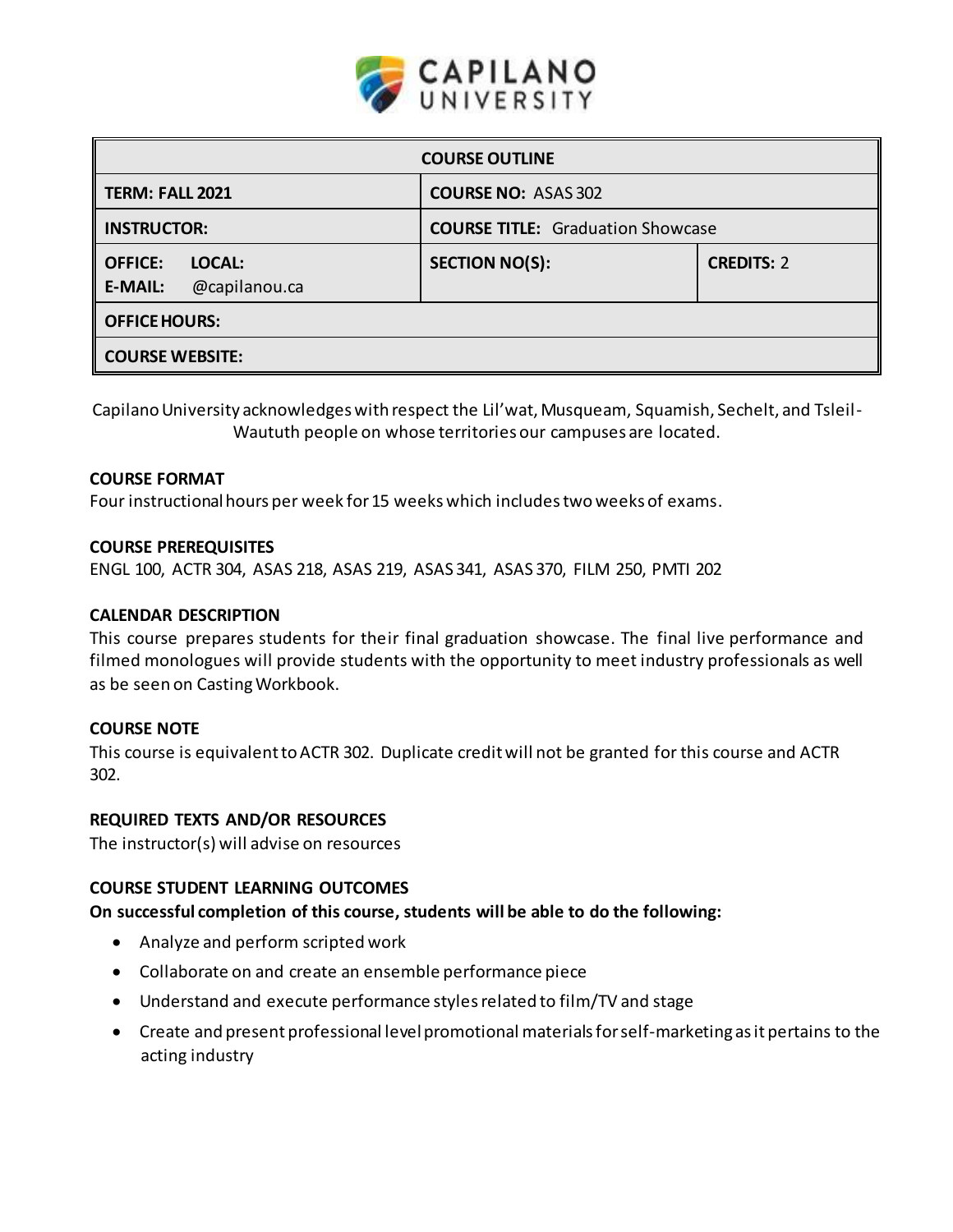**COURSE CONTENT:** The content and week-by-week breakdown of the course will vary by instructor. Please refer to course syllabus.

| <b>Weeks</b> | <b>Course Content</b>                                                                        | <b>Assignments</b>                      |
|--------------|----------------------------------------------------------------------------------------------|-----------------------------------------|
| $1 - 8$      | Introduction to Course<br>Performance Projects - Application in Practice<br>Midterm Check-in | *See syllabus for specific<br>breakdown |
| $9 - 13$     | Performance Projects - Application into Performance<br>Self-promotion & Marketing            |                                         |
| 14-15        | Term End Assessment(s)                                                                       |                                         |

### **EVALUATION PROFILE:**

| <b>Professional Practices</b> |  |
|-------------------------------|--|
|                               |  |

#### **TOTAL 100%**

#### **ASSIGNMENTS:**

The assignment structure for this course is determined by the instructor in accordance with the learning outcomes outlined above. Please refer to the course syllabus and/or eLearn site for a more detailed breakdown.

#### **Performance Projects:**

Students will work on several performance-based pieces, which may include but are not limited to: monologues for film/TV and stage, a fully realized ensemble piece and a final graduation performance showcase.

#### **Self-Promotion/Marketing Projects:**

Students will work on promotional material for self-marketing purposes, which may include but are not limited to: headshots, resumes and current audition and performance-ready material.

#### **Professional Practices:**

This grade reflects the department's *Professional Practices* as outlined in the Student Handbook. Professional Practices and expectations specific to this class will be reviewed by the instructor.

#### **GRADING PROFILE**

| $A+ = 90-100$ | $B+ = 77-79$ | $C + 57-69$                                   | $D = 50-59$ |
|---------------|--------------|-----------------------------------------------|-------------|
| $= 85 - 89$   | $B = 73-76$  | $\begin{bmatrix} C & = 63 - 66 \end{bmatrix}$ | $F = 0.49$  |
| $= 80 - 84$   | $B - 70-72$  | $\vert$ C- = 60-62                            |             |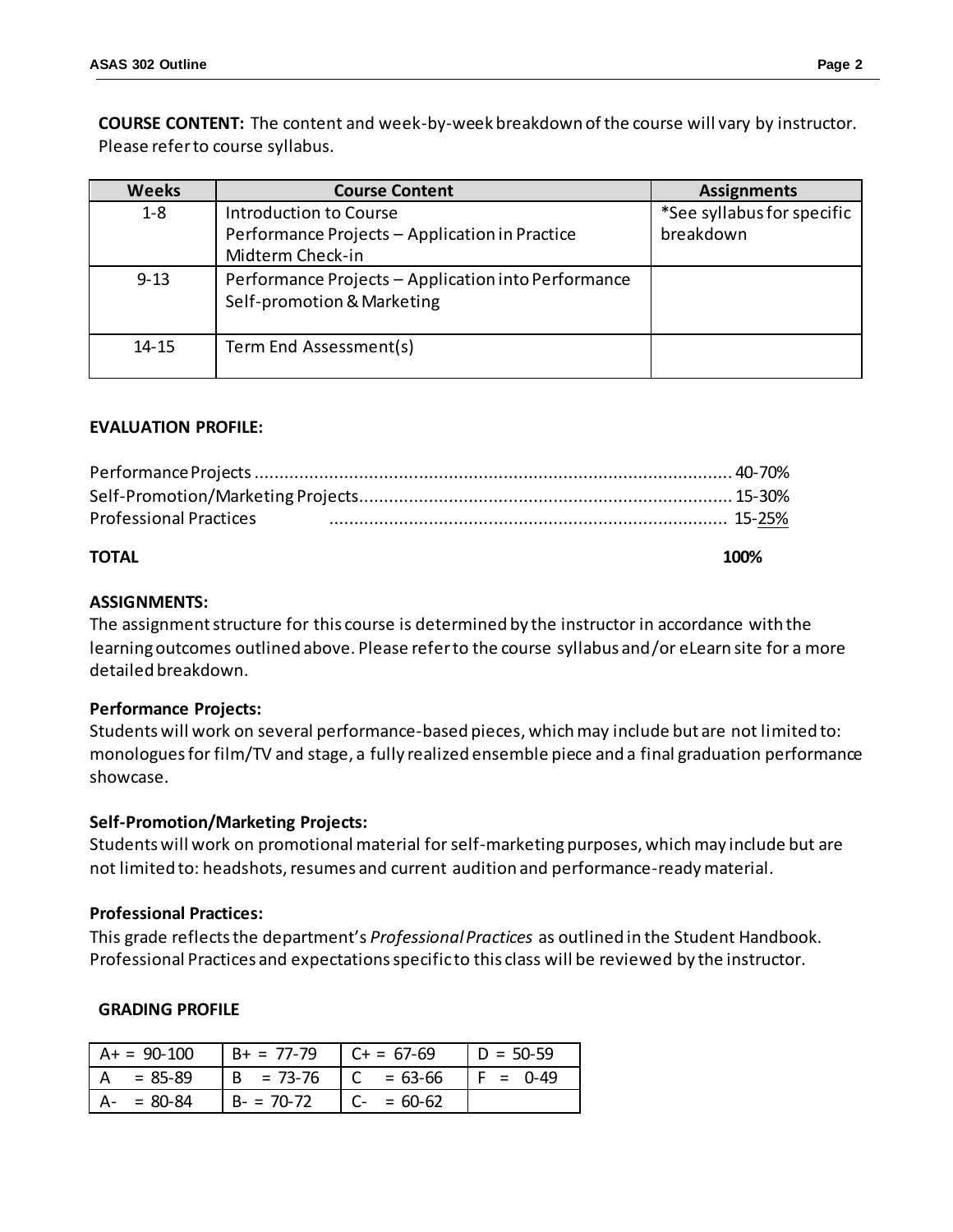### **Incomplete Grades**

Grades of Incomplete "I" are assigned only in exceptional circumstances when a student requests extra time to complete their coursework. Such agreements are made only at the request of the student, who is responsible to determine from the instructor the outstanding requirements of the course.

### **Late Assignments**

Assignments are due at the beginning of the class on the due date listed. If you anticipate handing in an assignment late, please consult with your instructor beforehand.

# **Missed Exams/Quizzes/Labs, etc.**

Make-up exams, quizzes, and/or tests are given at the discretion of the instructor. They are generally given only in medical emergencies or severe personal crises. Some missed labs or other activities may not be able to be accommodated. Please consult with your instructor.

# **Attendance**

This course is built around an active classroom component. Students are expected to attend all classes and associated activities.

# **English Usage**

Students are expected to proofread all written work for any grammatical, spelling, and stylistic errors. Instructors may deduct marks for incorrect grammar and spelling in written assignments.

### **Electronic Devices**

Students may use electronic devices during class for note-taking only.

### **On-line Communication**

Outside of the classroom, instructors will (if necessary) communicate with students using either their official Capilano University email or eLearn; please check both regularly. Official communication between Capilano University and students is delivered to students' Capilano University email addresses only.

# **UNIVERSITY OPERATIONAL DETAILS**

### **Tools for Success**

Many services are available to support student success for Capilano University students. A central navigation point for all services can be found at: <https://www.capilanou.ca/student-life/>

# **Capilano University Security: download the [CapU Mobile Safety App](https://www.capilanou.ca/student-life/support--wellness/safety--security/capu-safe-app/)**

# **Policy Statement (S2009-06)**

Capilano University has policies on Academic Appeals (including appeal of final grade), Student Conduct, Academic Integrity, Academic Probation and other educational issues. These and other policies are available on the University website.

# **Academic Integrity (S2017-05)**

Any instance of academic dishonesty or breach of the standards of academic integrity is serious and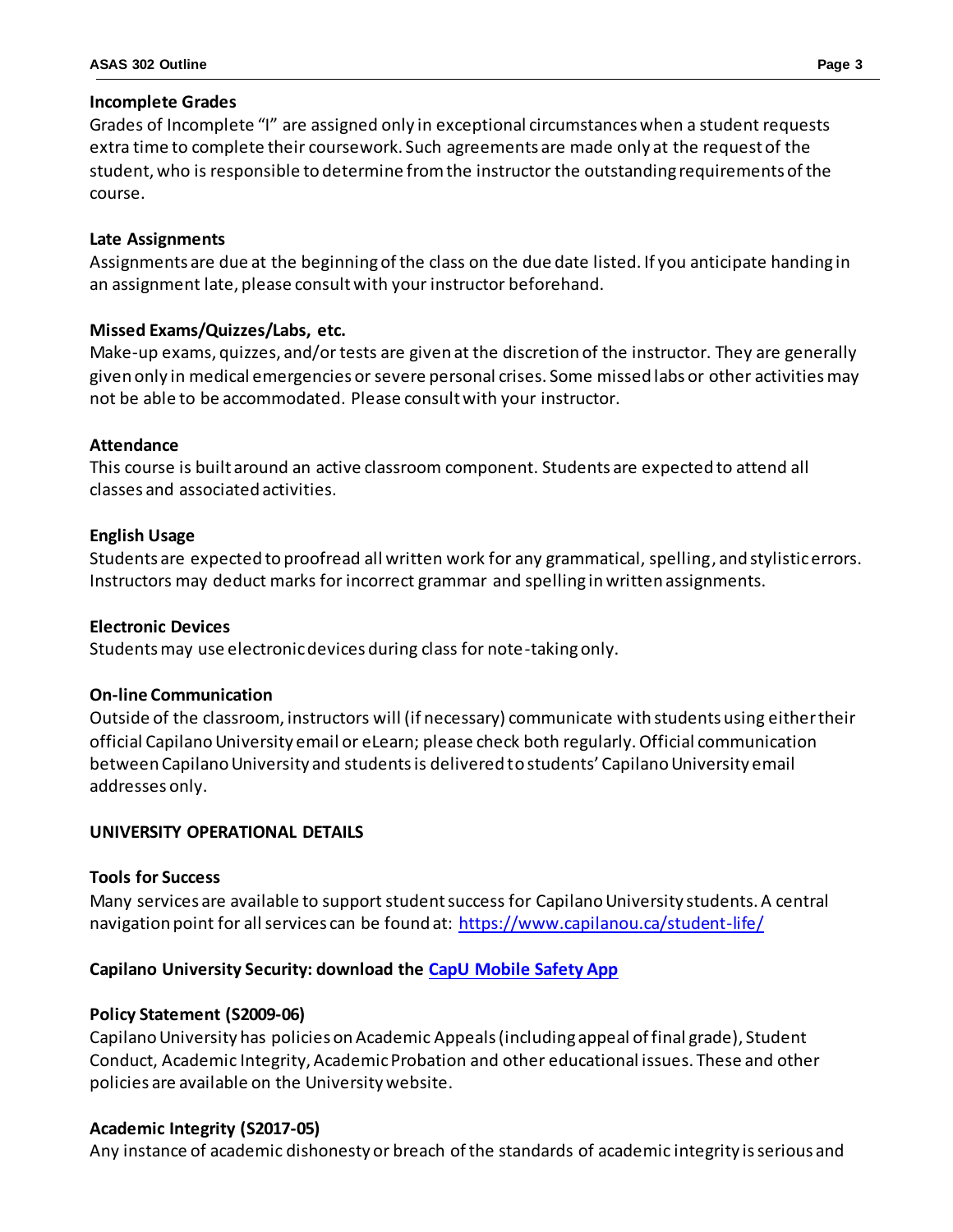students will be held accountable for their actions, whether acting alone or in a group. See policy and procedures S2017-05 Academic Integrity for more information[: https://www.capilanou.ca/about](https://www.capilanou.ca/about-capu/governance/policies/)[capu/governance/policies/](https://www.capilanou.ca/about-capu/governance/policies/)

Violations of academic integrity, including dishonesty in assignments, examinations, or other academic performances, are prohibited and will be handled in accordance with the Student Academic Integrity Procedures.

**Academic Dishonesty** is any act that breaches one or more of the principles of academic integrity. Acts of academic dishonesty may include but are not limited to the following types:

**Cheating**: Using or providing unauthorized aids, assistance or materials while preparing or completing assessments, or when completing practical work (in clinical, practicum, or lab settings), including but not limited to the following:

- Copying or attempting to copy the work of another during an assessment;
- Communicating work to another student during an examination;
- Using unauthorized aids, notes, or electronic devices or means during an examination;
- Unauthorized possession of an assessment or answer key; and/or,
- Submitting of a substantially similar assessment by two or more students, except in the case where such submission is specifically authorized by the instructor.

**Fraud**: Creation or use of falsified documents.

**Misuse or misrepresentation of sources**: Presenting source material in such a way as to distort its original purpose or implication(s); misattributing words, ideas, etc. to someone other than the original source; misrepresenting or manipulating research findings or data; and/or suppressing aspects of findings or data in order to present conclusions in a light other than the research, taken as a whole, would support.

**Plagiarism**: Presenting or submitting, as one's own work, the research, words, ideas, artistic imagery, arguments, calculations, illustrations, or diagrams of another person or persons without explicit or accurate citation or credit.

**Self-Plagiarism**: Submitting one's own work for credit in more than one course without the permission of the instructors, or re-submitting work, in whole or in part, for which credit has already been granted without permission of the instructors.

**Prohibited Conduct**: The following are examples of other conduct specifically prohibited:

- Taking unauthorized possession of the work of another student (for example, intercepting and removing such work from a photocopier or printer, or collecting the graded work of another student from a stack of papers);
- Falsifying one's own and/or other students' attendance in a course;
- Impersonating or allowing the impersonation of an individual;
- Modifying a graded assessment then submitting it for re-grading; or,
- Assisting or attempting to assist another person to commit any breach of academic integrity.